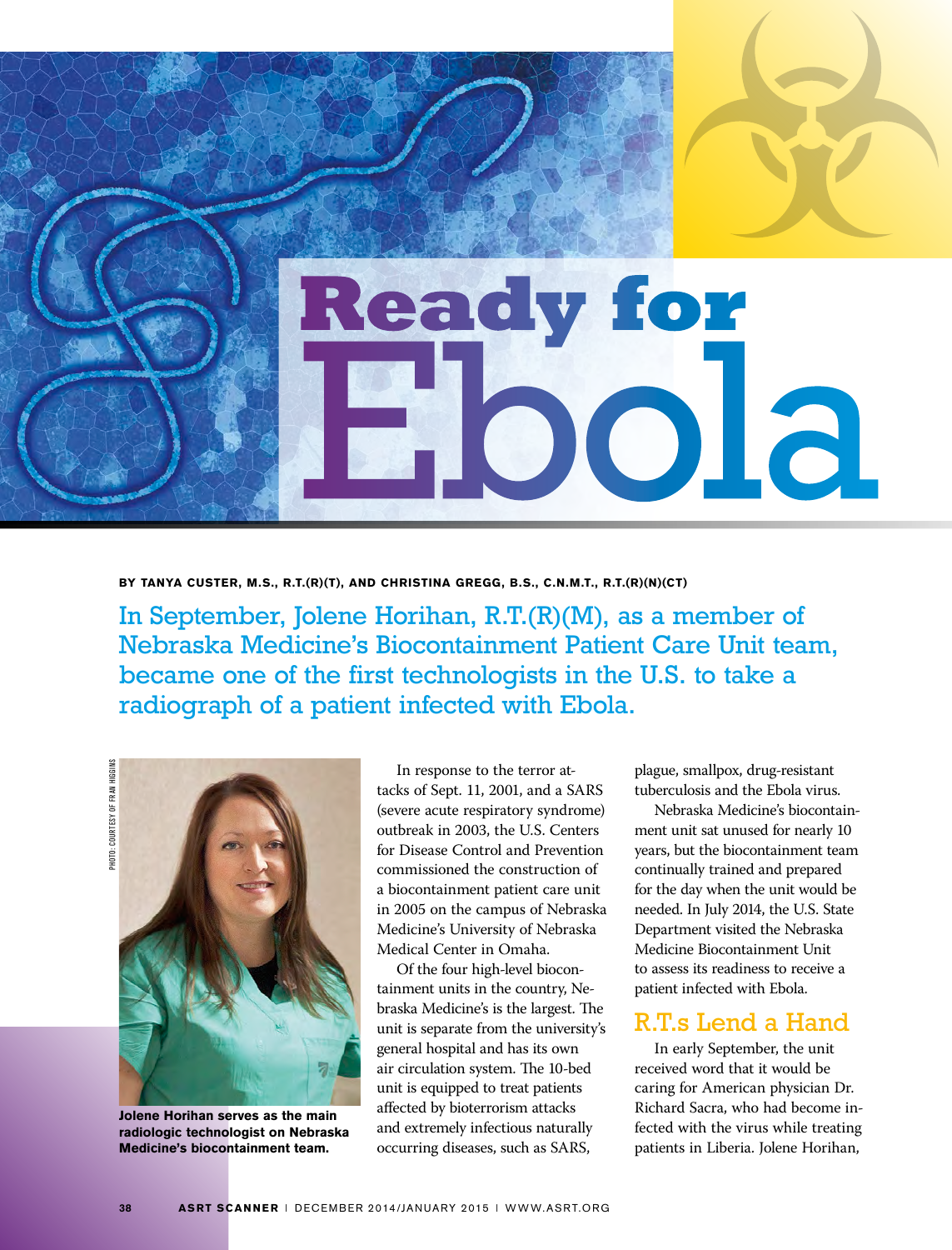R.T.(R)(M), a lead radiologic technologist at Nebraska Medicine, was asked to serve on the medical team that would treat Dr. Sacra.

Even before Jolene was invited to join the biocontainment team, she knew her answer would be yes. "I wasn't anxious about being a part of the team," she said. "I fully believe in the system at Nebraska Medicine."

Ebola is a rare, highly infectious and deadly disease caused by a viral infection from the family Filoviridae, of the genus Ebolavirus. The virus was first discovered in the mid-1970s near the Ebola River in Africa. According to the CDC, the recent Ebola outbreak in West Africa is the largest Ebola outbreak in history and the first Ebola epidemic in the world.

Treatment of the Ebola virus is experimental. At this time, the U.S. Food and Drug Administration hasn't approved a vaccine or medicine for its treatment, but the CDC reports that experimental vaccines and treatments are under development. Successful treatment of patients infected with the virus requires supportive care, such as providing intravenous fluids, balancing electrolyte levels, maintaining oxygen and blood pressure status, and treating any secondary infections.

Nebraska Medicine's biocontainment team is composed of infectious disease specialists, registered nurses, respiratory therapists, patient care technicians and radiologic technologists. The role of the R.T. in the treatment of Ebola patients is still being defined, but physicians at Nebraska Medicine opted to train technologists to be a part of the team.

"We found that obtaining portable x-rays was an important part of providing care to patients with Ebola virus disease," said Angela Hewlett, M.D., M.S., associate medical director of the Nebraska Biocontainment Patient Care Unit. "Adding a

**Members of Nebraska Medicine's biocontainment team demonstrate the donning process for applying personal protective equipment.**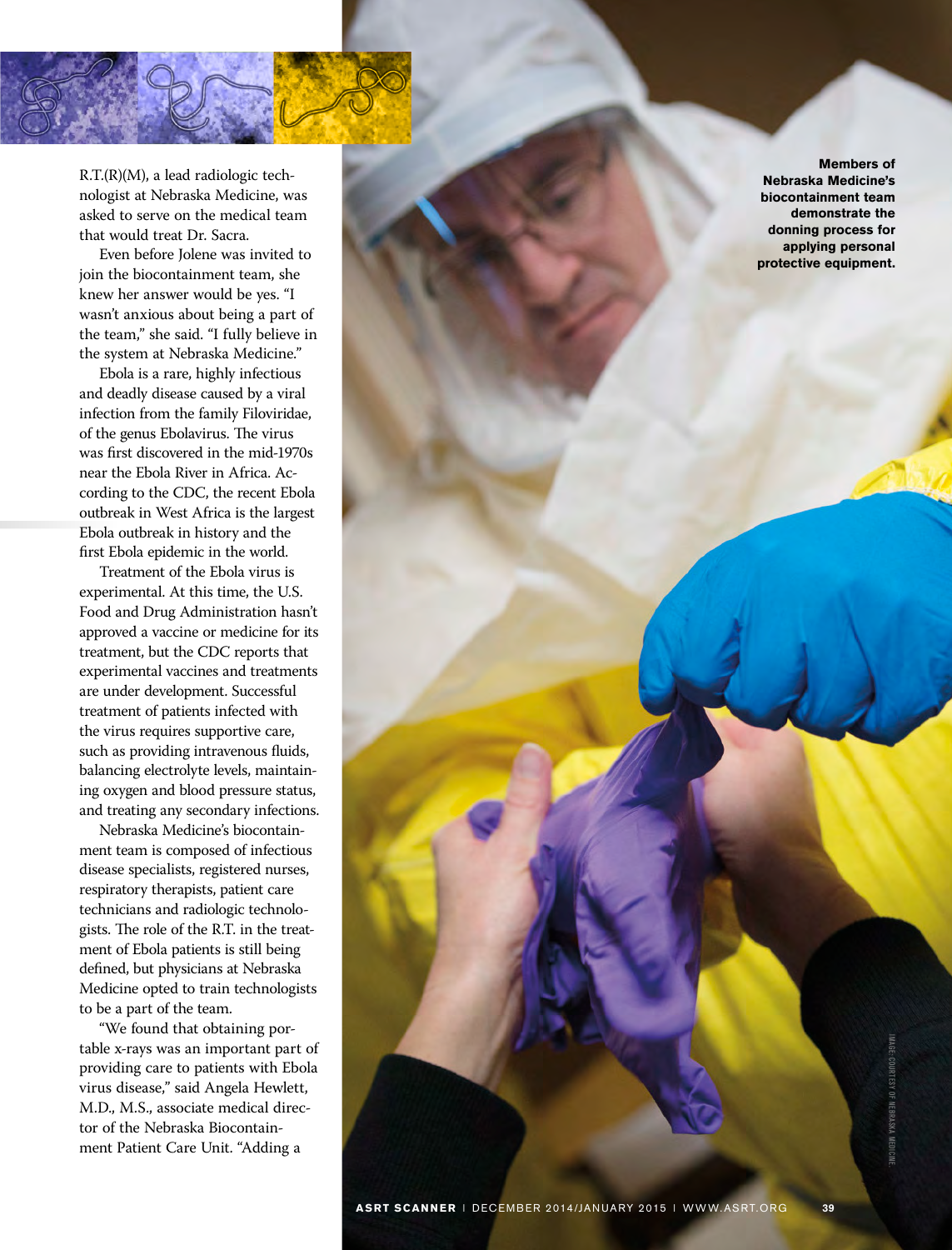

radiologic technologist to our team allowed us to obtain these studies in an appropriate and timely manner."

Medical imaging exams, such as chest and abdominal radiography, are useful in the care of an Ebola patient. Indications for chest x-rays might involve the evaluation of the respiratory and cardiac systems or help rule out infections such as pneumonia. Abdominal radiography helps physicians evaluate the gastrointestinal system or rule out obstructions.

Even though Jolene serves as the biocontainment unit's main radiologic technologist, other R.T.s were also trained to assist the team so that Jolene wouldn't need to be on call 24 hours a day, seven days a week.

## Ebola Protocol

All members of Nebraska Medicine's biocontainment team must follow strict personal protective equipment procedures outlined in its "Donning and Doffing Guidelines." Jolene and the other technologists designated to work in the biocontainment unit learned how to properly enter and exit Dr. Sacra's room, and how to don and doff protective equipment, although the practice wasn't new to them.

"Handling 'dirty' and protective

equipment are put into practice on a daily basis when imaging other patients in contact, droplet or airborne isolation," Jolene said. "We're used to implementing these practices while obtaining radiographs in the operating room, and during other procedures where you must avoid contaminating a sterile field."

Jolene estimates that it takes about six minutes to suit up in the protective equipment. "That doesn't include the time it takes the technologist to change out of her standard scrubs and shoes and into the scrubs and washable shoes provided by the biocontainment unit when she enters the unit locker room," she added. "That process can take anywhere from five to 10 minutes."

All radiography exams within the biocontainment unit are performed using a portable digital radiography machine. Nebraska Medicine currently prohibits radiologic technologists from having any direct contact with Ebola patients. "Obtaining a simple chest x-ray becomes a meticulous process when the patient is infected with Ebola," Jolene said.

Under the guidance of a technologist, a nurse or physician places and positions the wireless image receptor

behind the patient. The receptor is secured in a single-layer Kapak pouch. Originally, it was heat-sealed in two plastic covers, but its battery frequently needed to be removed for charging.

"Removing the heat-sealed coverings was cumbersome and posed a risk for contamination," Jolene said. Using a Kapak cover, commonly used as a sterile cover for the imaging receptors in the OR, proved to be a better solution. The Kapak cover has an adhesive strip at the opening, Jolene explained, making it easier to remove to access the receptor's battery with less risk of contamination.

Prior to an exposure, all nonessential personnel move to an adjoining area, called the anteroom, to avoid radiation. The R.T. then positions the tube/central ray to take the radiograph. "It takes anywhere from 30 minutes to an hour to perform a basic imaging exam on an Ebola patient," Jolene said, "depending on the number of images taken and whether there is anyone in front of you for the donning and doffing procedure."

Although not part of a radiologic technologist's duties as a member of the biocontainment team, the portable radiography machine and image receptor must undergo 48 hours of decontamination before they can be used again.

Jolene and others on the biocontainment team were allowed to go home and continue normal activities outside of the medical unit, on and off duty, she said. "No one on the team was quarantined, and none of the team members has ever displayed any signs or symptoms of the virus."

## Always Ready

In early October, not long after Nebraska Medicine's biocontainment team successfully treated and released Dr. Sacra, a second Ebola patient was admitted to its unit.